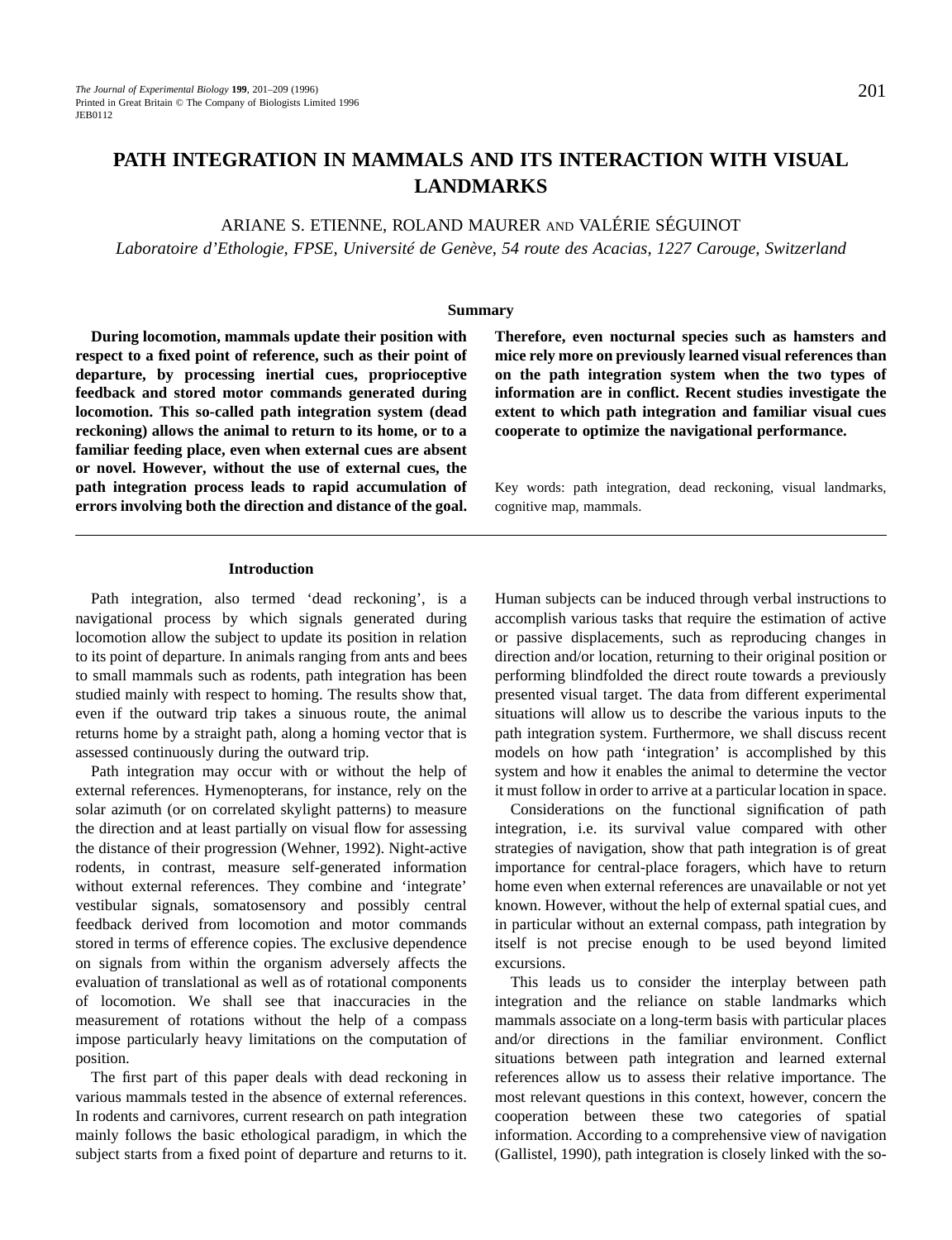#### 202 A. S. ETIENNE, R. MAURER AND V. SÉGUINOT

called cognitive map (for a recent review, see Poucet, 1993), i.e. the representation of familiar space as a system of interconnected landmark–place associations. However, while the connection between path integration and the map optimizes technical navigation systems (Kayton, 1990), it has still to be proved whether it operates at the level of subhuman species. In this paper, we report one recent experiment that tested the hypothesis that rodents update their current position in a known environment not only with respect to their point of departure but also on the level of their map system and, therefore, identify ambiguous landmarks with the help of path integration.

# **Path integration without external references: input variables**

Fig. 1 illustrates the 'homing' performance of golden hamsters, dogs and humans in the classic 'return to the point of departure' task. The subjects were led along an L-shaped path from a point of departure D to a point P, from where they had to return to D. In these experiments, the subjects were prevented from using relevant external cues (visual, acoustic, olfactory) during the outward trip (see legend to Fig. 1). Subjects of all three species still selected approximately the correct direction and travelled on the shortest route. These results suggest that path integration can be accomplished even without the help of external cues such as a sun compass or landmarks. Some errors, however, are evident from these results. The return is never completely precise and, in certain conditions, the three species show similar systematic errors in the return direction, suggesting that they updated the homing vector according to a similar algorithm (Maurer and Séguinot, 1995).

Whether path integration is carried out by insects using the sun azimuth (or correlated skylight patterns) to assess rotations (Wehner, 1992) and optic flow to measure translations (Esch and Burns, 1995; Ronacher *et al.* 1994), or whether path integration is performed by night-active rodents deprived of external references or by self-contained 'technological' inertial guidance systems (Barlow, 1964), the evaluation of both direction and distance is always required. In vertebrates, rotations can be measured unequivocally by the semicircular canals, which respond to angular acceleration only. Otolithic stimulation through linear acceleration may inform the subject about linear distances, provided, however, that the otolithic signals are processed by central mechanisms that differentiate between linear and gravitational acceleration (Mayne, 1974) or are continuously compared with the afferent signals coming from the semicircular canals. (For a recent review of the central processing of inertial signals by the vestibular system, see Wiener and Berthoz, 1993.) Somatosensory information (pressure changes on the skin and proprioceptive reafferences from muscles, tendons and joints) as well as stored motor commands (efference copies) complement vestibular information in the estimation of rotations as well as translations. There is very little analytical evidence on the



Fig. 1. L-shaped outward journey and direct return in hamsters, dogs and humans. *Hamsters* (*N*=5) followed a bait from their nest (at D) to a food source (at P); there they filled their cheekpouches and then returned home. The entire trial occurred under infrared light, during the diffusion of pink noise and after stirring the sawdust substratum on the experimental floor. The animals were filmed under infrared light and the experimenter was equipped with an infrared viewer to lead the animal during the outward journey (data from Séguinot *et al.* 1993). *Dogs* (*N*=4) were presented with a piece of scentless food at the point of departure (D) and then led to the point P, from where they returned towards D in search of the food. The subjects were blindfolded and earphoned during the outward journey only. The experimental floor was covered with hundreds of food dummies (V. Séguinot, unpublished results). *Human subjects* were guided from point D to point P and then asked to return alone to D. The subjects were blindfolded and earphoned throughout the trial (data from Fujita *et al.* 1993). On the three diagrams, the dotted line represents the guided outward journey and the solid vectors the mean return direction to the point of departure of the entire experimental group.

relative roles of these different categories of signals and, in particular, on how they interact to yield the necessary information for computing position. The available data will be reviewed here first for rodents, the most-studied species in the field of spatial orientation, and then for humans, the ideal subjects for dissociating through behavioural experiments the roles of the various signals pertaining to path integration.

# *Rodents*

The vestibular assessment of *rotations* was demonstrated in homing gerbils. The animals compensated for a brisk passive rotation which they experienced before returning to the nest (Mittelstaedt and Mittelstaedt, 1982). However, non-inertial signals which are generated only during actively performed rotations also play an important role. As illustrated by Fig. 2, golden hamsters were rotated on a platform or had to walk in circles before initiating the return to the nest during hoarding excursions. The greater the number of unidirectional passive rotations or actively performed unidirectional circles, the less they were compensated for and the greater the scatter of the homing direction. Yet, the homing direction was more affected by passive rotations than by walking in circles: on average, the subjects continued to orientate in the general direction of the nest provided they had not been submitted to more than one full rotation; however, if they walked actively, they continued to orient towards the nest even after performing three circles (Etienne *et al.* 1988).

In rodents, experiments on the compensation of passive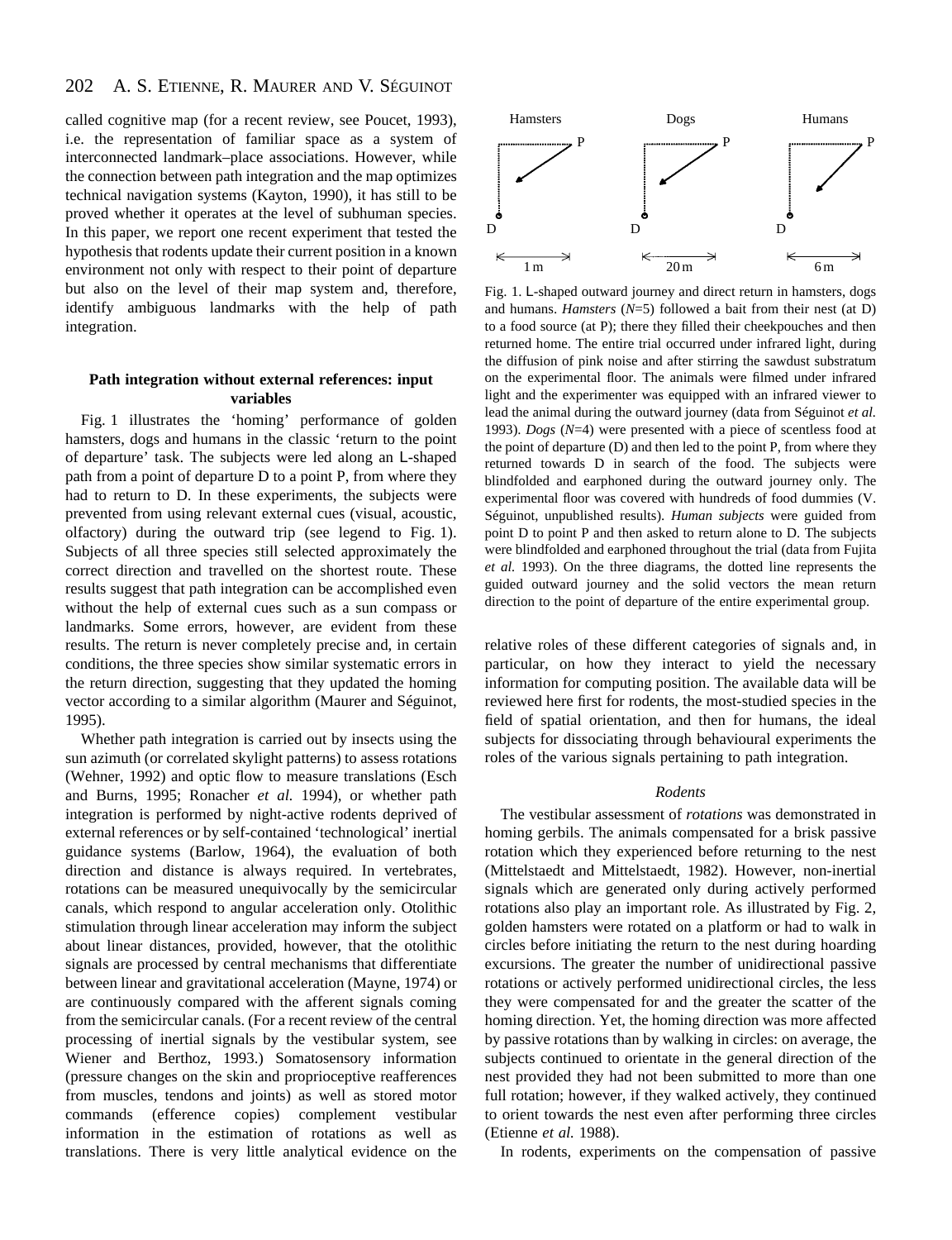

Fig. 2. Compensation for rotations by hamsters. Upper row, left: the subject was lured from its nest (N) to a food source located on a small platform at the arena centre. While it pouched food, the platform was rotated clockwise or counterclockwise. Upper row, right: the hamster followed a bait from the nest to the central region of the arena, then along a circular path around the arena centre and finally to a food source at the centre. In both situations, the subjects returned fairly directly to the arena periphery and then searched for the nest along the arena wall. All trials occurred under infrared light. Lower row: homing directions. The arrows (solid arrows, *P*<0.05; broken arrows, *P*>0.05; Moore's test) represent the mean orientation of groups of 4–6 subjects just before they reached the arena periphery. Each hamster underwent 15 trials in each experimental situation. The number next to each arrow indicates the number of 360 ˚ rotations to which the animal had been subjected. Clockwise-biased arrows correspond to clockwise rotations, counterclockwise-biased arrows to counterclockwise rotations. After Etienne *et al.* (1988).

*translations* by means of inertial signals led to inconsistent results. Rats were able to return, mostly through short cuts, to a rewarded goal station after having been transported backwards away from it along an L-shaped pathway. Lesions at the level of the vestibular end organs and of more central vestibular relay stations (vestibular nuclei and caudate nucleus) specifically affected their performance (for references, see Potegal, 1987). Thus, the animals remained informed on changes in both direction and position through vestibular signals during their passive transportation.

Gerbils were reported not to compensate for passive translations while homing after an outward journey consisting of an active and a passive leg (Mittelstaedt and Mittelstaedt, 1982). However, they seemed to react to angular as well as to linear inertial signals when induced to walk along a straight line in a rotating arena (Mittelstaedt and Glasauer, 1991).

Golden hamsters carried out a partial compensation for passive translations in the above-mentioned experiment that involved an active and a passive translation during the outward



Fig. 3. Compensation for passive translations by hamsters. (A) From its nest N, the hamster followed a bait to a peripheral platform P provided with a food source. While the animal pouched food, the platform was pulled to the arena centre. The animal then returned home. All trials occurred under infrared light. (B) The grey arrows correspond to the theoretical homing vectors assuming that the animal compensated fully for the passive translation (solid arrow) or did not compensate for the passive translation at all (broken arrow). The black arrow indicates the observed mean homing direction (*P*<0.01, Moore's test) of eight animals, each of which underwent 15 experimental trials. After Etienne *et al.* (1988).

journey (see Fig. 3). By contrast, in certain experiments, where the animals entered a transportation box at the nest exit to be displaced directly to a food source at the arena centre, the subjects seemed to take into consideration only the angular components of the passive outward journey and therefore chose a constant homing direction (Etienne *et al.* 1988). The discovery of 'head direction cells' that fire even in the absence of external stimuli when the head is in a particular spatial orientation suggests the existence of an internal compass (Taube *et al.* 1990*a*,*b*). When viewed in the light of this finding, the results obtained from golden hamsters suggest that the internal compass dominates over the path integration system whenever the output of this system is opposed to the animal's general expectations on the basis of other sources of information.

### *Humans*

Let us now turn to recent results obtained from human subjects required to evaluate their orientation in space, as well as their distance from the starting point or the goal, after either active or passive changes in orientation or position.

Subjects were induced to perform active *rotations* around their vertical axis  $(45-315)$  and then to reproduce this rotation (Loomis *et al.* 1993) or to rotate back to their initial orientation (Sauvé, 1989). In both studies, the subjects overcompensated for rotations below 180° and increasingly undercompensated for rotations of greater amplitude. Furthermore, the greater the turn amplitude, the greater the scatter of the observed responses.

The role of the semicircular canals in the evaluation of rotations was assessed through the reproduction of passive rotations by normal and labyrinthine-defective patients. After passive rotations around the vertical axis  $(30-180^{\circ})$  at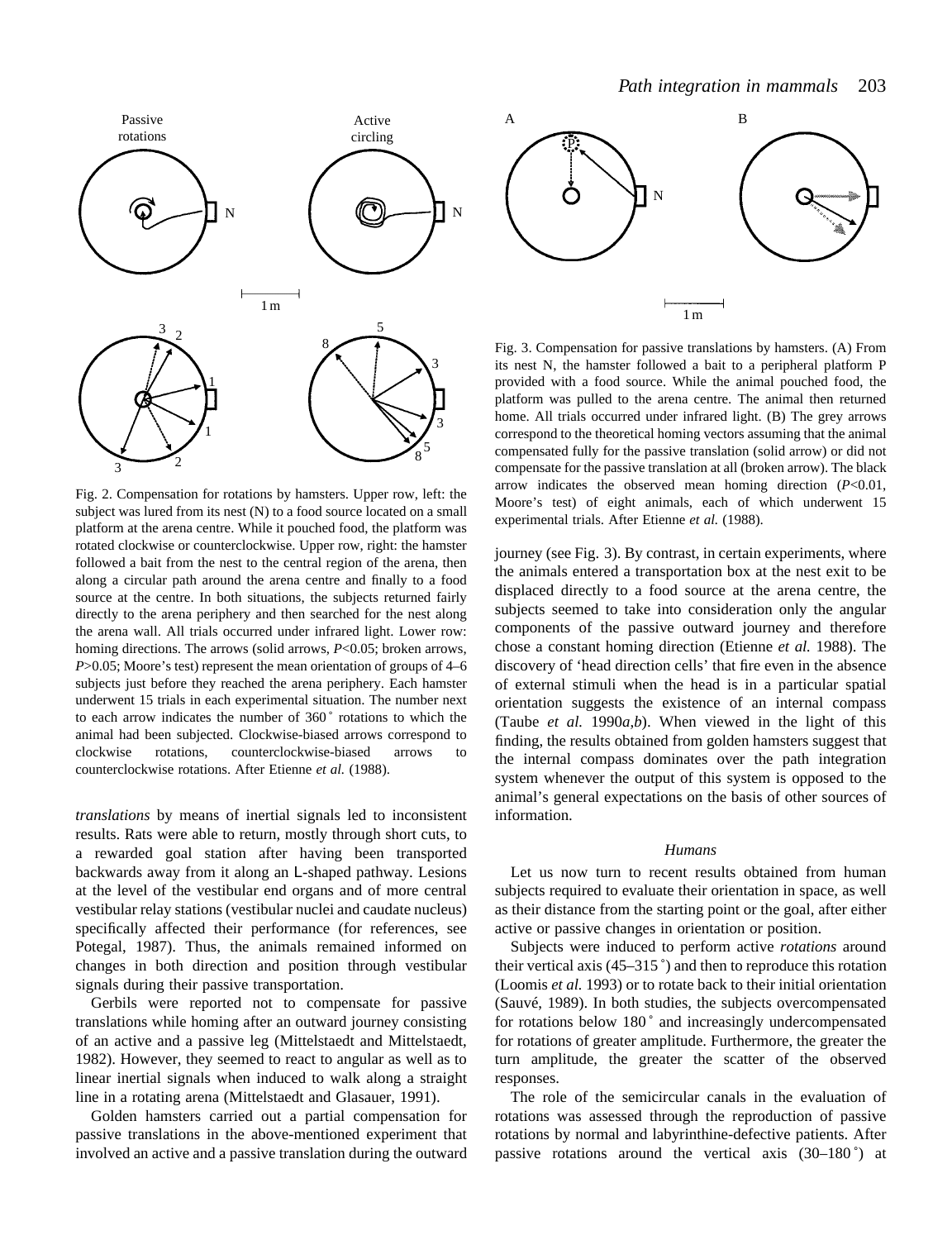#### 204 A. S. ETIENNE, R. MAURER AND V. SÉGUINOT

controlled velocity, normal subjects were able to rotate themselves back to their initial position fairly precisely, with a slight undershoot and standard deviations increasing from 5 to  $15^\circ$  from the smallest to the largest rotation. While alabyrinthine subjects completely failed the tests, unilateral absence of vestibular function induced undercompensations of rotations towards the side of the lesion and highly variable responses after rotations in the other direction (Metcalfe and Gresty, 1992). In a similar passive rotation task, normal subjects were instructed to rotate themselves (90–360 ˚) and then to return to their initial orientation. The observed responses exhibited the same tendencies as those found by Metcalfe and Gresty (1992). Interestingly, the path integration aspect of this task, namely the return to the starting position, was executed more precisely than the verbally instructed initial rotation, i.e. subjects tended to return to their original position regardless of whether or not they had turned by the exact amount required by the experimenter (Israël *et al.* 1995).

The contribution of somatosensory signals to the assessment of actively performed rotations was shown by decoupling these signals from vestibular stimulation. Normal subjects, and even more so labyrinthine-defective patients, who walked in circles on a counter-rotating floor and therefore were not submitted to angular accelerations, experienced subjective rotations and performed the corresponding compensatory eye movements (slow phase of nystagmus). However, comparison of the velocity and timing of the slow-phase eye movements in conditions of vestibular stimulation alone, somatosensory stimulation alone and combined vestibular and somatosensory stimulation revealed that vestibular signals outweighed somatosensory information in healthy subjects. In patients suffering from labyrinthine lesions, the role of non-vestibular afferences increased with the degree of vestibular deficiency, somatosensory information compensating for loss of labyrinthine function (Bles *et al.* 1984).

In the evaluation of *linear* displacement, locomotor tasks in which actively performed translations  $(2-11 \text{ m})$  had to be reproduced (Loomis *et al.* 1993) or to be compensated for by returning to the point of departure (Sauvé, 1989) revealed the subjects' tendency to overestimate shorter and to underestimate longer distances. In further analogy with the compensation of active rotations, the range of errors increased with the length of the path.

The long-standing question as to whether passive translations can be assessed on an exclusively vestibular basis has recently been answered in the affirmative in experiments on the otolithic–ocular reflex (Israël and Berthoz, 1989). Furthermore, in a position estimation task, the subjects' responses approached, within certain limits, the position that would be computed on the basis of twofold integration of the otolith response (Israël *et al.* 1993; see, however, Mittelstaedt and Glasauer, 1993). When the subjects were asked to reproduce a passive forward translation by actively controlling the velocity of their vehicle, they reproduced fairly accurately the distance, duration and velocity profile of the previously imposed passive forward translation (Georges-François *et al.* 1995).

However, subjects who were tested according to the Thomson paradigm (Thomson, 1983) were able to cover a visually perceived distance without vestibular information. Fig. 4 illustrates a recent experiment (Glasauer *et al.* 1994) in which normal and bilaterally labyrinthine-defective subjects were shown a target on the floor at a distance of 4 m and were then blindfolded and required to walk slowly towards the target. The two experimental groups differed with respect to the curvature of their path but showed similar distance errors, some of the subjects overshooting the target by more than 1 m. Similarly, normal subjects who walked the estimated distance on a counter-moving conveyor belt, and therefore experienced no inertial signals, behaved as if walking on a stationary substratum, i.e. vestibular input played no role in their estimation of distance (Mittelstaedt and Glasauer, 1993). Somatosensory information and motor commands are therefore sufficient to inform a subject on the distance walked.

The role of motor commands has recently been substantiated by experiments of the following nature. A visual target was presented on a given plane (level, slanting down or slanting up), and then the subject had to walk blindfolded towards the target, but on a plane of different inclination. In these conditions, the subjects tended to make systematic errors in their walking distance, e.g. overshooting in the case of upward viewing and level walking (for references, see Corlett, 1992).

Taken together, these results suggest that the vestibular system plays a prominent role in the uptake and processing of inertial signals derived from rotations. As for translations, experimental evidence from humans has confirmed that mammals can assess short-distance displacements on a purely vestibular basis. During active walking, however, somatosensory reafferences as well as motor commands seem to play a predominant role in the evaluation of distance. Further hypotheses on the possible mechanisms used for distance estimation, such as the energy expenditure hypothesis and the step-counting hypothesis, which were originally formulated with regard to path integration in insects (for references, see Wehner, 1992), have yet to be confirmed.

The evaluation of internal signals derived from locomotion is always affected by noise in the system. Systematic and random errors in the assessment of angular and linear displacement increase with increased magnitude of the displacement. The greater the number of available selfgenerated cues, the more precisely the subject estimates its position. Finally, particularly good performances are seen in the 'return to the point of departure' tasks, which have a particular functional significance (see below).

# **Information processing**

Neither rotations nor translations, when computed separately, can provide an estimate of position. The measures for angular and linear displacement need to be continuously combined in order to update the homing vector.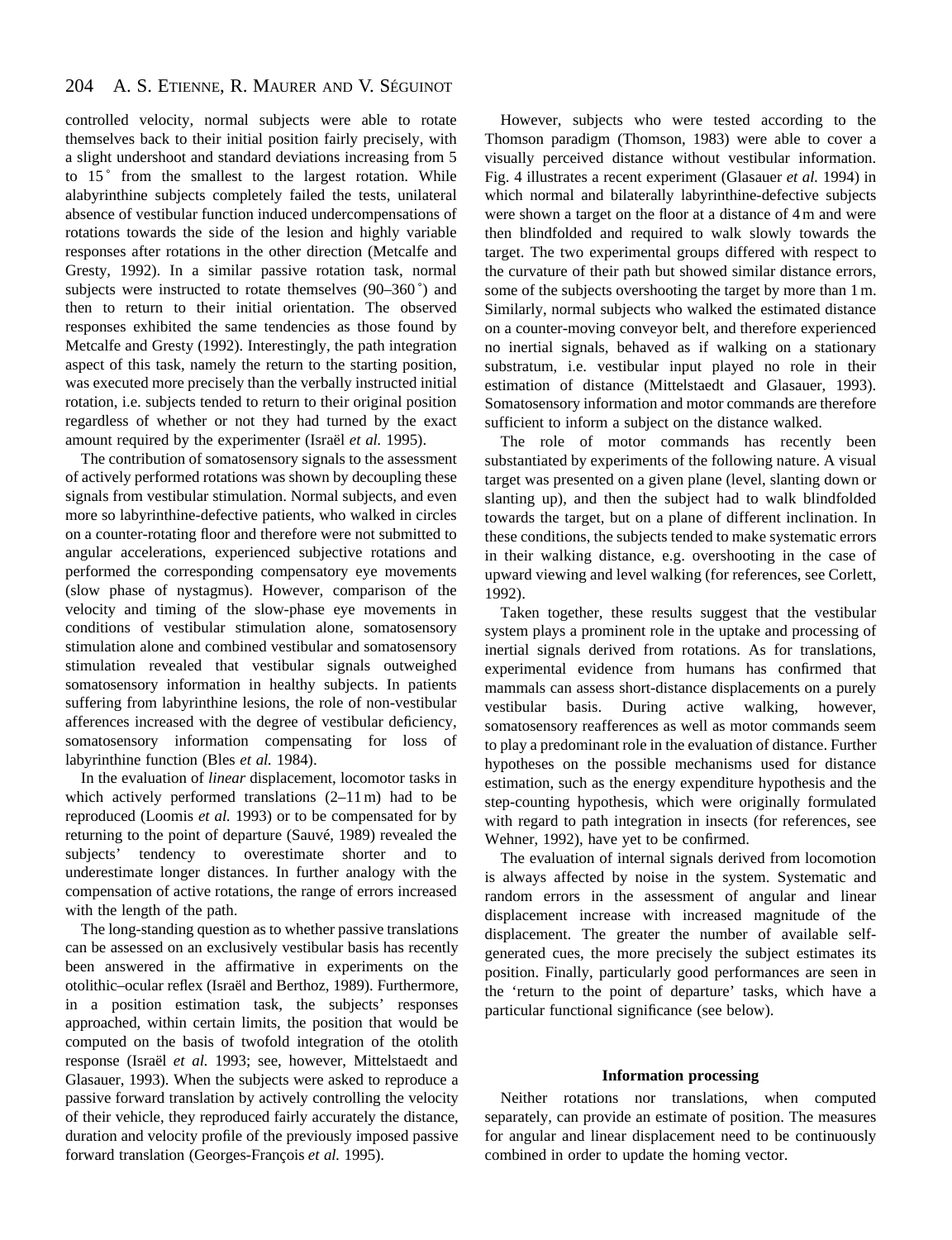Fig. 4. Blindfolded walk to a previously presented visual target by normal and labyrinthine-defective (LD) human subjects. All subjects were shown a target at 4 m distance and then asked to walk at a slow pace, unguided and blindfolded to the target. Abscissa, Distance to target (filled circle); ordinate, deviation from the desired straight start–target direction. The upper graph reproduces the path followed by 10 normal subjects, and the lower graph the path followed by six labyrinthine-defective subjects. The squares indicate the points where the subjects estimated the target position to be. After Glasauer *et al.* (1994).



The explicit mathematical description of the computation required is given by trigonometry. Mittelstaedt and Mittelstaedt (1973) used this trigonometric description, without modifying it, as a model of path integration. According to this view, the animal would perform a trigonometric decomposition, within a fixed external reference system, of the elements of its path (any arbitrary, linear segment of the path would be decomposed into its orthogonal – sine and cosine – components) and the resulting components would be summed in order to yield the total positional vector.

Whereas Mittelstaedt and Mittelstaedt grafted the trigonometric process onto an earthbound coordinate system, other authors developed models which assumed that the trigonometric computations would be performed in an egocentric (animal-centred) coordinate system. In this case, the animal does not know its own location relative to a fixed external reference system, but only knows the location of the starting point relative to its body.

P. Bovet and his colleagues (Sauvé, 1989; Benhamou *et al.* 1990) developed such an egocentric trigonometric model. However, the model was probabilistic, i.e. movement was not measured precisely, but only estimated; the estimators for both rotation and linear displacement were affected by errors drawn from an unbiased Gaussian distribution. This was chosen in order to assess the influence of noise in the system. The simulations based on the model have shown that random noise in the measure of linear displacement (i.e. step length) has a limited effect on the overall computation of position; this is also true for rotations if they are measured with the help of an

external compass. However, if rotations are measured without a compass, the errors influence the outcome of the positional calculation in an adverse way, by increasing the scatter of the homing vectors.

Fujita *et al.* (1990) started with the same assumptions. Basically, path integration is trigonometry in an animal-centred coordinate system. However, they simplified the equations, considering that, if the animal were sufficiently far away from the starting point, the effects of some variables would become negligible and they could be eliminated from the computations. In a further step, they replaced the sine and cosine functions by linear approximations. They found that the computation was remarkably robust to these manipulations. Later (Fujita *et al.* 1993) they developed another model assuming that the errors in the estimation of position originate from errors in encoding rotations and linear displacements: the errors would be due to the existence of 'deforming' functions in the process of encoding the values for rotation and displacement.

Müller and Wehner (1988), in contrast, did not assume that trigonometry was at the core of the computation. They proposed that the latter relies on simpler arithmetic that can be described as a weighted average: the successive changes in direction, relative to the vector computed so far, are weighted by the distance to the target and averaged. The model is strikingly successful in accounting for the homing behaviour of ants and can even be applied with some success to mammals (see Séguinot *et al.* 1993).

As a last trend in the modelling of path integration, some authors have put forward the idea that the underlying functions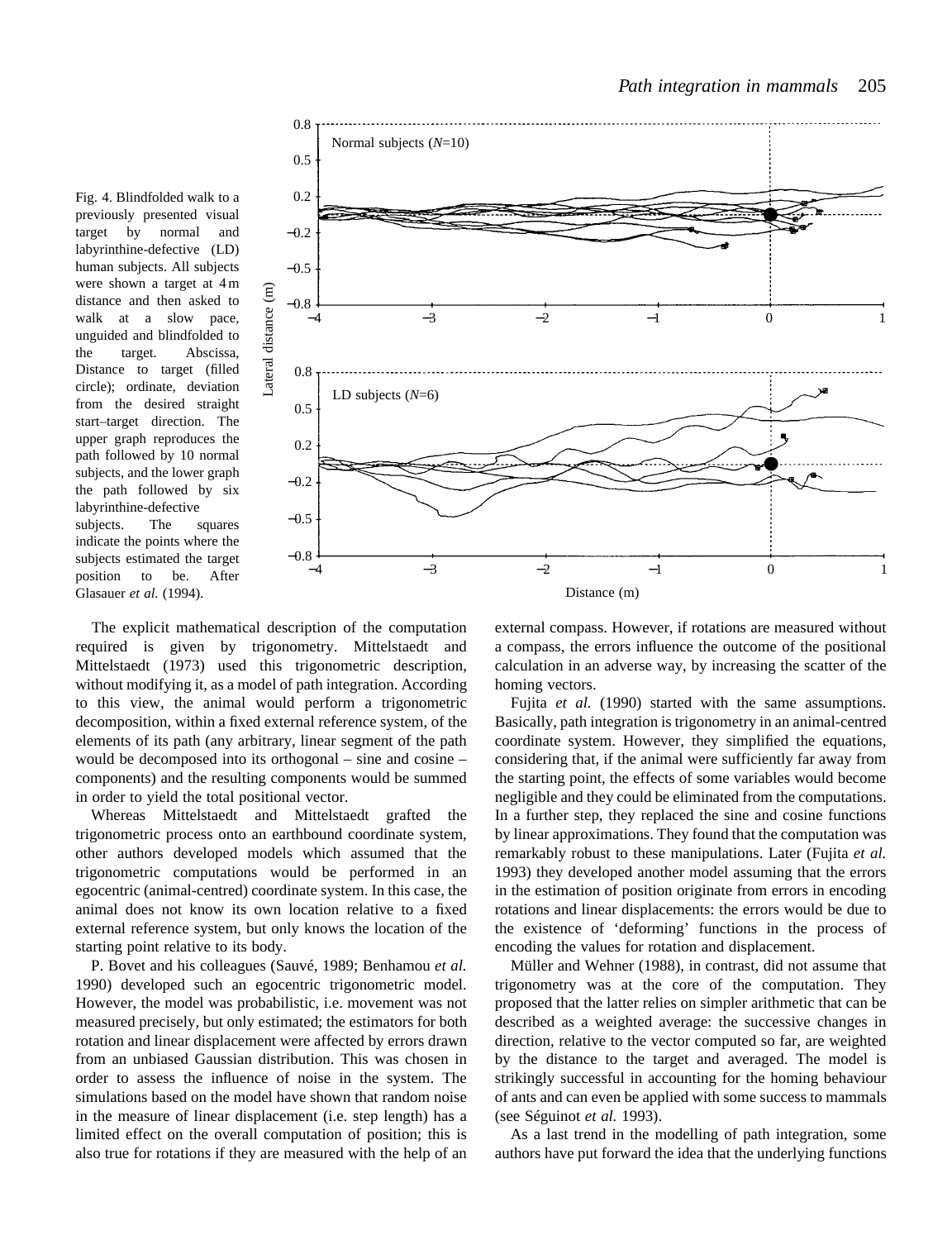#### 206 A. S. ETIENNE, R. MAURER AND V. SÉGUINOT

can be realized by neuronal primitives. For example, McNaughton *et al.* (1991) have modelled a neuronal look-up table that would update the orientation of the animal on the basis of its rotations. One of us (Maurer, 1993) has constructed connectionist networks which were trained to compute path integration for a simulated animal. The outcome of the training process applied to these networks led to the conclusion that the computation has to be centred more on rotational than on translational components of locomotion: the networks kept track of the direction of the home vector fairly well, but did not update its length (distance to start). Apparently, only the overall scale of the working space (average distance to start, as experienced during the training process) was used by the network in the function that updated the direction of the vector during linear translations. For further information on models of path integration, see Maurer and Séguinot (1995).

# **Functional considerations**

Path integration that occurs without external references seems to depend on a prewired system of information processing which functions automatically, whenever the subject locomotes. Its functional significance is especially important in the context of homing, i.e. in the case of sedentary and therefore 'domicentred' (Trowbridge, 1913) animals that have to return home, even when landmarks cannot be used or are novel.

In contrast, modelling the consequences of noise in the evaluation of the angular and/or the linear components of locomotion has shown that path integration is open to rapid drift when the assessment of direction occurs without an external compass (Benhamou *et al.* 1990). Only short excursions around the point of departure can therefore occur on the basis of path integration based on internal references alone.

Whether mammals navigate over *longer* distances through compass-aided path integration remains a theoretical possibility that has not been supported by empirical evidence (Bovet, 1992). In our short-distance homing experiments, hamsters took little notice of a spotlight that they could have used as a temporary compass reference for assessing direction (Etienne *et al.* 1990).

However, according to a recent model by J. Bovet on longdistance homing in mammals, the subjects may gain directional information by means of visual cues perceived during the outward journey. The homing direction may then be based on course reversal. By contrast, distance information is not derived from the outward journey, but from the subject's previously acquired, long-term knowledge of the home range size. Thus, after their release in homing experiments with a passive outward journey, red squirrels progressed in a given route-based direction only over a 'critical distance'. They then returned to the release point, from where they tried out new homing directions (for references, see Bovet, 1992).

One limitation of path integration without external references is its effectiveness on relatively short routes only. There is, however, a second drawback. Using the sun as a stable external reference, hymenopteran insects, for instance, can memorize the direction of their homing vector beyond the time-span of a particular foraging trip and use vector information in both directions while commuting between the nest and a given foraging site. But if a central-place forager were to use path integration without a compass to return to a temporary food source, it ought to perform a twofold path integration process: while the outward journey from the nest exit to a new feeding place yields the homing vector, the return from this feeding place to the nest might yield the 'return to the last feeding site' vector. A series of experiments tested this hypothesis on hamsters and showed that the animals were able to return to a previously visited, new feeding site irrespective of the availability of relevant directional references from the test environment. However, the outward direction to the food source was much less precise than the homing direction the subjects usually follow in our experimental conditions. This observation casts some doubt on the possibility that, in natural conditions, the animals might return to a recently discovered feeding site on the basis of path integration alone (Etienne *et al.* 1991).

In conclusion, path integration without external references appears to be mainly a safeguarding strategy, which allows humans as well as other animals to return to a known place after short exploratory excursions. Its value must be especially high for inexperienced, young individuals or after dispersal, when the subject is not yet familiar with its environment. Furthermore, path integration may also be initiated elsewhere than at the home. Myomorph rodents, for instance, are likely to follow olfactory and tactile trails within their home range (Jamon, 1994). They may leave these trails at any moment for short exploratory excursions, resorting to path integration to update their location and then to return to the trail. This possibility has been well documented for ants that mainly follow pheromone trails but also use phylogenetically older mechanisms for astronavigation (Wehner, 1981).

# **Interaction between path integration and learned visual references**

Among mammals, even night-active species such as myomorph rodents are in general well-equipped to perceive and memorize visual landmarks (see Etienne *et al*. 1995). Within their home range, the subjects associate particular visual references with particular places and may then pilot within a system of interconnected landmark–place associations. Experiments on mice (Alyan and Jander, 1994) and hamsters (Etienne *et al.* 1990) have shown that in minor conflict situations between (distant) familiar visual references and path integration, the animals give priority to stable visual references. In the situation illustrated by Fig. 5A, for example, hamsters were exposed throughout the dark phase of the light:dark cycle to a weak light spot located opposite their nest. In test trials, the animals were lured to a food source at the arena centre, in total darkness. As soon as they started pouching food, the light spot appeared in a new position, where it remained until the end of the hoarding excursion. If the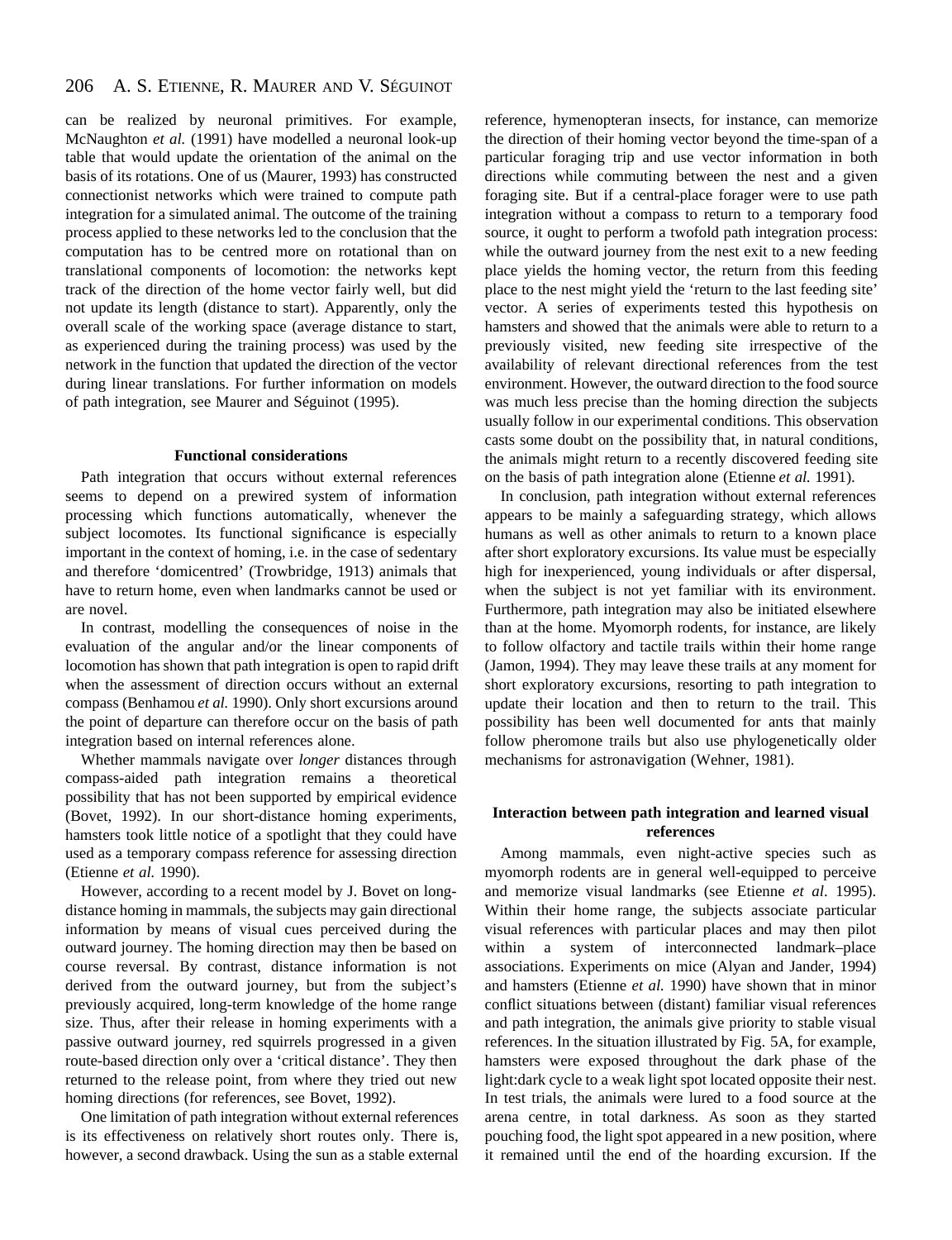animals depended on the familiar light spot as a stable directional reference, they ought to move away from it during their return to the nest; path integration, in contrast, would lead them back to the point of departure of their excursion, i.e. to the nest entrance in our experimental conditions. In the case of a 90 ˚ conflict, the animals' homing direction depended mainly on the light spot. However, a 180° conflict between path integration and the familiar light spot, or repeated shifts of the light spot within the same trial, induced a much greater variance in the results and a mean homing vector pointing towards the nest. These findings suggest that during minor conflicts, external references, stored in long-term memory, dominate over the path-dependent homing vector, which is stored in short-term memory. However, in conflict situations that exceed certain limits, the subjects no longer rely on learned references and some of them change over to predominant dependence on path integration.



Fig. 5. (A) Conflict and (B) cooperation between path integration and learned visual references. (A) In its standard position, a weak light spot (open circle) is located opposite the nest box (N). During experimental trials, the hamster follows a bait from the nest to a food source (F) at the centre. While it pouches food, the light spot (filled circle) appears in a position which is shifted by either 90 ˚ or 180 ˚. The solid vector represents the mean homing directions of 12 hamsters during a 90° rotation of the spot (*P*<0.01, Moore's test); the hatched vector represents the mean homing direction of five subjects during a 180 $\degree$  rotation of the spot (*P*<0.05). All trials took place under infrared light (data from Etienne *et al.* 1990). (B) The arena (inner circle) is surrounded by an optical enclosure (outer circle) and contains four identical cylinders (filled circles) forming a symmetrical array around the centre. The goal cylinder (G) contains a hidden food source. During training, the hamster learns to proceed through two fixed routes to G. It is led under infrared light from its nest (N) along the periphery either to point  $a$  or to point  $c$ , through the shortest route. The arena is then lit by ordinary room light, and the animal is induced to proceed by itself to G. In test trials, the animal is led in darkness along six new routes (for clarity, only the initial and final parts of the routes are shown by arrows) to one of four different points (*a*–*d*) at the arena periphery, from where it has to proceed alone to the correct cylinder within the fully lit arena. The same experiment was repeated in exactly the same way, except that the training and test trials took place in continuous darkness. The two broken lines illustrate the routes towards the goal cylinder taken by two animals after a counterclockwise journey from the nest to point *d*, without seeing the landmarks (J. Berlie, A. S. Etienne, J. Georgakopoulos, R. Maurer, B. Reverdin and V. Séguinot, unpublished results).

Whether path integration *cooperates* with the use of familiar landmarks has, to our knowledge, been examined so far only in insects and humans. Ants establish a link between their homing vector and known landmarks towards the end of a foraging excursion only when their path integrator tells them to match nearby landmarks with the corresponding stored snapshot image in order to pinpoint the invisible nest entrance (Collett *et al.* 1992). At the other extreme, blindfolded human subjects trained to point from a given reference place to various target objects, pointed with ease and fairly precisely to the same objects from a new location to which they had been guided through active locomotion (Rieser *et al.* 1986; Loomis *et al.* 1993). These results suggest that, in a known environment, humans automatically relate path integration to changes in the location of targets with respect to their own position. The perspective under which target objects are expected to be viewed from a new location is therefore updated without concurrent visual input.

Recent experiments on hamsters examine a related question: can rodents identify a particular landmark within a symmetrical array of identical landmarks with the help of positional information from path integration? An experimental method for testing this question on hamsters is illustrated in Fig. 5B. During preliminary training sessions, the animal learns to reach a goal cylinder with a hidden food source by following either of two fixed routes from the nest exit. When the subject leaves the nest, the arena is briefly illuminated. The animal then follows a bait along the arena periphery to point *a* or *c*, in darkness; finally, the arena is again illuminated, and the animal is induced to proceed by itself to the goal cylinder. The latter belongs to a set of four identical cylinders located at symmetrical positions around the arena centre; its identification therefore depends on its location with respect to a fixed reference point (in our conditions the nest exit).

Six test trials follow the same procedures as the training trials, except that the animal is led along six new routes to four different points at the arena periphery, from where it again has to proceed alone to the goal cylinder. So far, nine hamsters have undergone 52 test trials; in 41 (79%) of these trials, the subjects proceeded directly to the goal cylinder without exploring any other cylinder. After having filled their cheekpouches, they returned fairly directly to the nest.

There are two possible explanations for these results. One possibility is that the animal solved the task by translating its current position, as inferred from the path integration process, onto an internally established map that represents the familiar environment in terms of an interrelated set of landmark–place associations. Our hamsters may thus be able, in darkness as well as in light, to relate their instantaneous position to the relative position of the landmarks within the landmark array as represented on their map. When the animal has accomplished its guided journey along the arena periphery and the light is turned on, the subject can compare the perceived appearance and bearing of particular cylinders with their expected appearance and bearing inferred from its own current location. This comparison allows the animal to select the cylinder which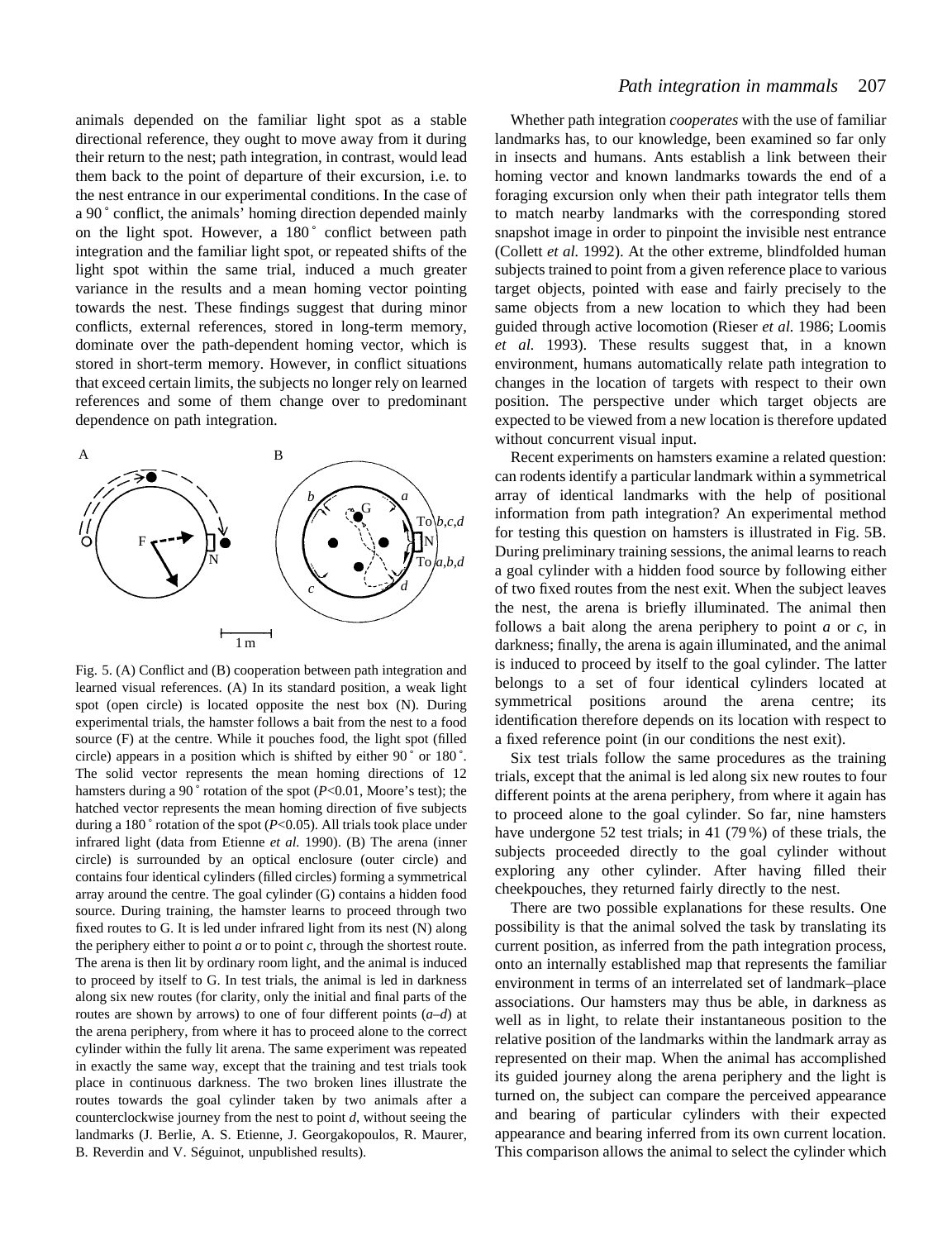best matches the anticipated appearance and bearing of the goal cylinder.

The other possibility would be that the animal combines the information on its own current position relative to the nest, known through path integration, with the position of the target cylinder relative to the nest, which is also inferred from path integration, but stored in long-term memory. This computation amounts to vector subtraction. It could occur independently of visual input and would not require the use of a map. In contrast to recently proposed models where vector subtraction occurs between seen and stored vectors which are associated with particular landmarks (Cheng, 1989; Collett *et al.* 1986; McNaughton *et al.* 1991), principles of vector addition could be applied to places defined by path integration, independently of any visual input.

To test these alternative explanations, six of the abovementioned animals underwent the same test series as before; however, the entire trials occurred under infrared light. In these conditions, the subjects very frequently refused to proceed from the periphery to the goal region and instead returned to the nest. Yet, in 24 trials where the subjects decided to proceed to the landmark array, they proceeded along a fairly direct path towards the goal and chose the correct cylinder 23 times (the broken lines on Fig. 5B show two of these paths).

It seems, therefore, that whatever the visual test conditions, the hamsters solve the task by combining the long-term nestto-goal vector with the current nest-to-self position vector. In this context, seeing the goal cylinder would (1) confirm the route planned ahead through vector information, and therefore induce the animal to leave the arena periphery, and (2) allow the subject to pinpoint more precisely the goal location. In contrast, in the tests conducted under light conditions, the presence of four identical cylinders visible to the animal resulted in more errors than in the tests conducted in darkness. This is because, in the former case, each of the four identical cylinders may have attracted the trained animal. By contrast, in darkness, only the path integration system could be used for inferring the correct location of the food from a distance.

These results open up new perspectives. Can hamsters store vector representations of more than one place to proceed to a series of different foraging sites? If they can, do hamsters use each outward vector independently from the other vectors? Or are the vectors interrelated, so that the animals can proceed along the most economical route from one foraging site to another, without being guided by directly perceived external references? If this last assumption turns out to be correct, it will necessarily lead us back to the much debated map concept, since a map may, among other possibilities, take the form of a vector map, i.e. consist of a set of interrelated vectors (Cartwright and Collett, 1987).

This research is supported by the Swiss NSF grant 31- 39311.93. We wish to thank W. R. Harvey, M. Lehrer, S. Ray, D. Sherry and R. Wehner for constructive remarks on the manuscript.

# **References**

- ALYAN, S. AND JANDER, R. (1994). Short-range homing in the house mouse, *Mus musculus:* Stages in the learning of directions. *Anim. Behav*. **48**, 285–298.
- BARLOW, J. S. (1964). Inertial navigation as a basis for animal navigation. *J. theor. Biol*. **6**, 76–117.
- BENHAMOU, S., SAUVÉ, J.-P. AND BOVET, P. (1990). Spatial memory in large scale movements: Efficiency and limitation of the egocentric coding process. *J. theor. Biol.* **145**, 1–12.
- BLES, W., DE JONG, J. M. B. V. AND DE WIT, G. (1984). Somatosensory compensation for loss of labyrinthine function. *Acta otolaryngol.* **97**, 213–221.
- BOVET, J. (1992). Mammals. In *Animal Homing* (ed. F. Papi), pp. 321–361. London: Chapman & Hall.
- CARTWRIGHT, B. A. AND COLLETT, T. S. (1987). Landmark maps for honeybees. *Biol. Cybernetics* **57**, 85–93.
- CHENG, K. (1989). The vector sum model of pigeon landmark use. *J. exp. Psychol.: Anim. Behav. Proc*. **15**, 366–375.
- COLLETT, T. S., CARTWRIGHT, B. A. AND SMITH, B. A. (1986). Landmark learning and visuo-spatial memories in gerbils. *J. comp. Physiol.* A **158**, 835–851.
- COLLETT, T. S., DILLMANN, E., GIGER, A. AND WEHNER, R. (1992). Visual landmarks and route-following in desert ants. *J. comp. Physiol.* A **170**, 435–442.
- CORLETT, J. (1992). The role of vision in the planning and guidance of locomotion through the environment. In *Vision and Motor Control* (ed. L. Proteau and D. Elliott), pp. 375–397. Amsterdam: Elsevier.
- ESCH, H. AND BURNS, J. E. (1995). Honeybees use optic flow to measure the distance of a food source. *Naturwissenschaften* **82**, 38–40.
- ETIENNE, A. S., HURNI, C., MAURER, R. AND SÉGUINOT, V. (1991). Twofold path integration during hoarding in the golden hamster? *Ethol. Ecol. Evol.* **3**, 1–11.
- ETIENNE, A. S., JORIS-LAMBERT, S., MAURER, R., REVERDIN, B. AND SITBON, S. (1995). Optimizing distal landmarks: horizontal versus vertical structures and relation to background. *Behav. Brain Res.* **68**, 103–116.
- ETIENNE, A. S., MAURER, R. AND SAUCY, F. (1988). Limitations in the assessment of path dependent information. *Behaviour* **106**, 81–111.
- ETIENNE, A. S., TERONI, V., HURNI, C. AND PORTENIER, V. (1990). The effect of a single light cue on homing behaviour of the golden hamster. *Anim. Behav*. **39**, 17–41.
- FUJITA, N., KLATZKY, R. L., LOOMIS, J. M. AND GOLLEDGE, R. G. (1993). The encoding-error model of pathway completion without vision. *Geogr. Analysis* **25**, 295–314.
- FUJITA, N., LOOMIS, J. M., KLATZKY, R. L. AND GOLLEDGE, R. G. (1990). A minimal representation for dead-reckoning navigation: Updating the homing vector. *Geogr. Analysis* **22**, 326–335.
- GALLISTEL, C. R. (1990). *The Organization of Learning.* Cambridge, MA: MIT Press.
- GEORGES-FRANÇOIS, P., GRASSO, R., BERTHOZ A. AND ISRAËL, I. (1995). Self-controlled reproduction of passive linear displacement: distance, duration and velocity. In *Multisensory Control of Posture and Movement* (ed. F. Hlavacka and T. Mergner). London: Plenum (in press).
- GLASAUER, S., AMORIM, M.-A., VITTE, E. AND BERTHOZ, A. (1994). Goal-directed linear locomotion in normal and labyrinthinedefective subjects. *Expl Brain Res*. **98**, 323–335.
- ISRAËL, I. AND BERTHOZ, A. (1989). Contribution of the otoliths to the calculation of linear displacement. *J. Neurophysiol.* **62**, 247–263.